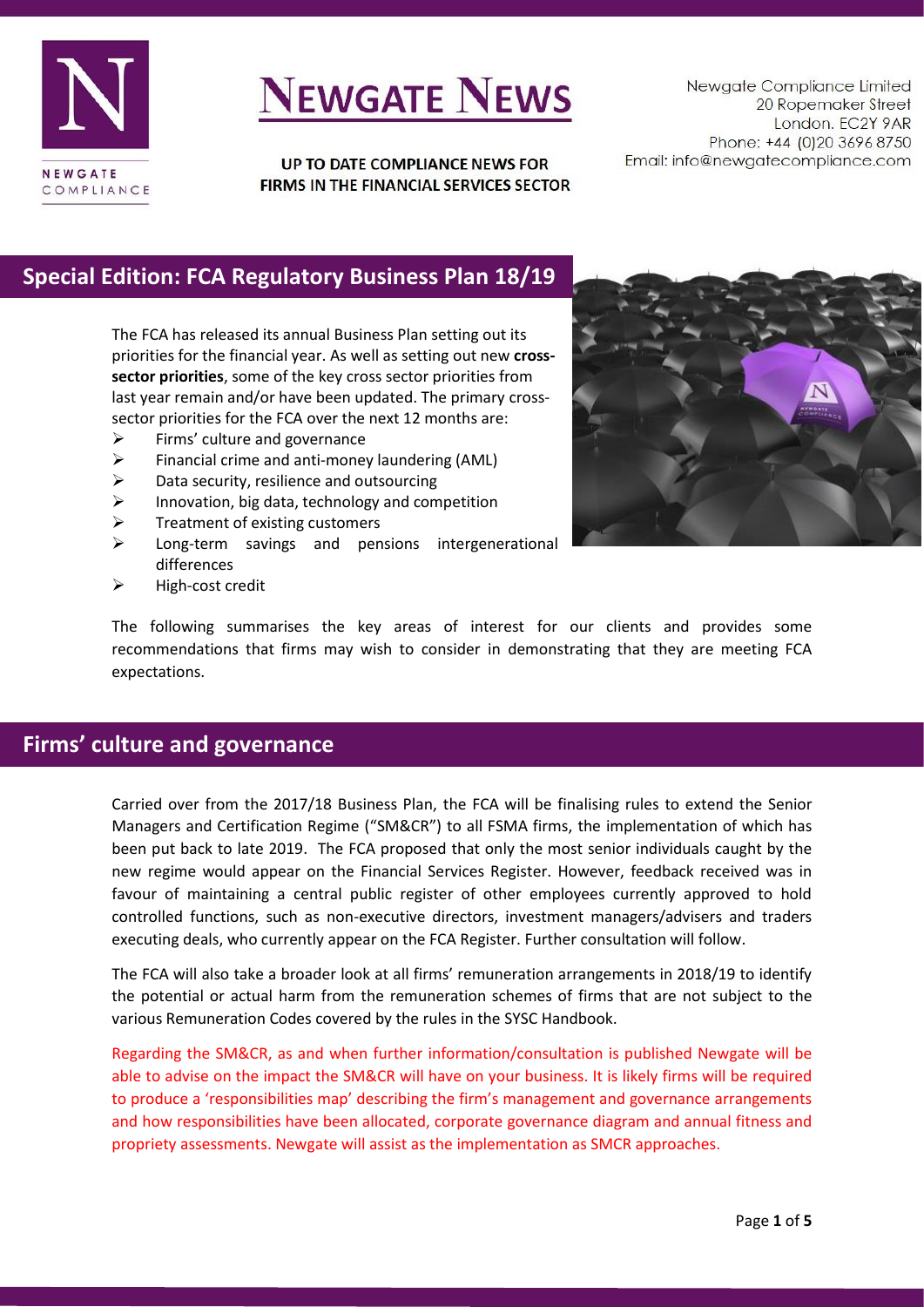

# **VEWGATE NEWS**

UP TO DATE COMPLIANCE NEWS FOR FIRMS IN THE FINANCIAL SERVICES SECTOR

Newgate Compliance Limited 20 Ropemaker Street London. EC2Y 9AR Phone: +44 (0)20 3696 8750 Email: info@newgatecompliance.com

## **Financial crime and anti-money laundering**

Carried over from the 2017/18 Business Plan. The recently published UK National Risk Assessment of Money Laundering and Terrorist Financing identified that the UK needs a more comprehensive picture of how capital markets are being used for money laundering. The FCA will undertake diagnostic work to gather this information and decide the best approach to prevent it. The FCA are working with the Government and industry on reforming the suspicious activity reporting regime and to establish a new National Economic Crime Centre. Raising consumer awareness of fraud and scams remains a priority. Consumers' increased use of data sharing and social media can also make them more susceptible to fraud.

With the introduction of the 4<sup>th</sup> Money Laundering Directive on 26<sup>th</sup> June 2017, MLRO's should consider the revisions necessary when completing their annual report and risk assessment, with which Newgate will be happy to assist.

### **Data security, resilience and outsourcing**

Cyber-attacks in the financial services sector are becoming more frequent and widespread. The FCA's work will focus on ensuring that firms are more resilient to cyber-attacks and technology outages, so reducing the risk and frequency of disruption.

Over the next year, the FCA will strengthen its supervisory assessments of the highest impact firms to better understand their current and planned use of technology, resilience to cyber-attacks and staff expertise. The FCA will also review how governance, strategy, systems architecture, risk management and culture contribute to firms' data security. For lower impact firms, focused thematic work will be conducted based on the harms identified for the sector they operate in.

FCA will be assessing the risks of outsourcing critical services to unregulated third-party service providers and also where service providers support a number regulated firms, as the potential impact of any disruption is more widespread.

We recommend reviewing and testing your IT systems against the threat of cybercrime on a regular basis (at least annually). Firms should also complete our cyber-security arrangements assessment on the GATEway and ensure staff take our cyber-security training course.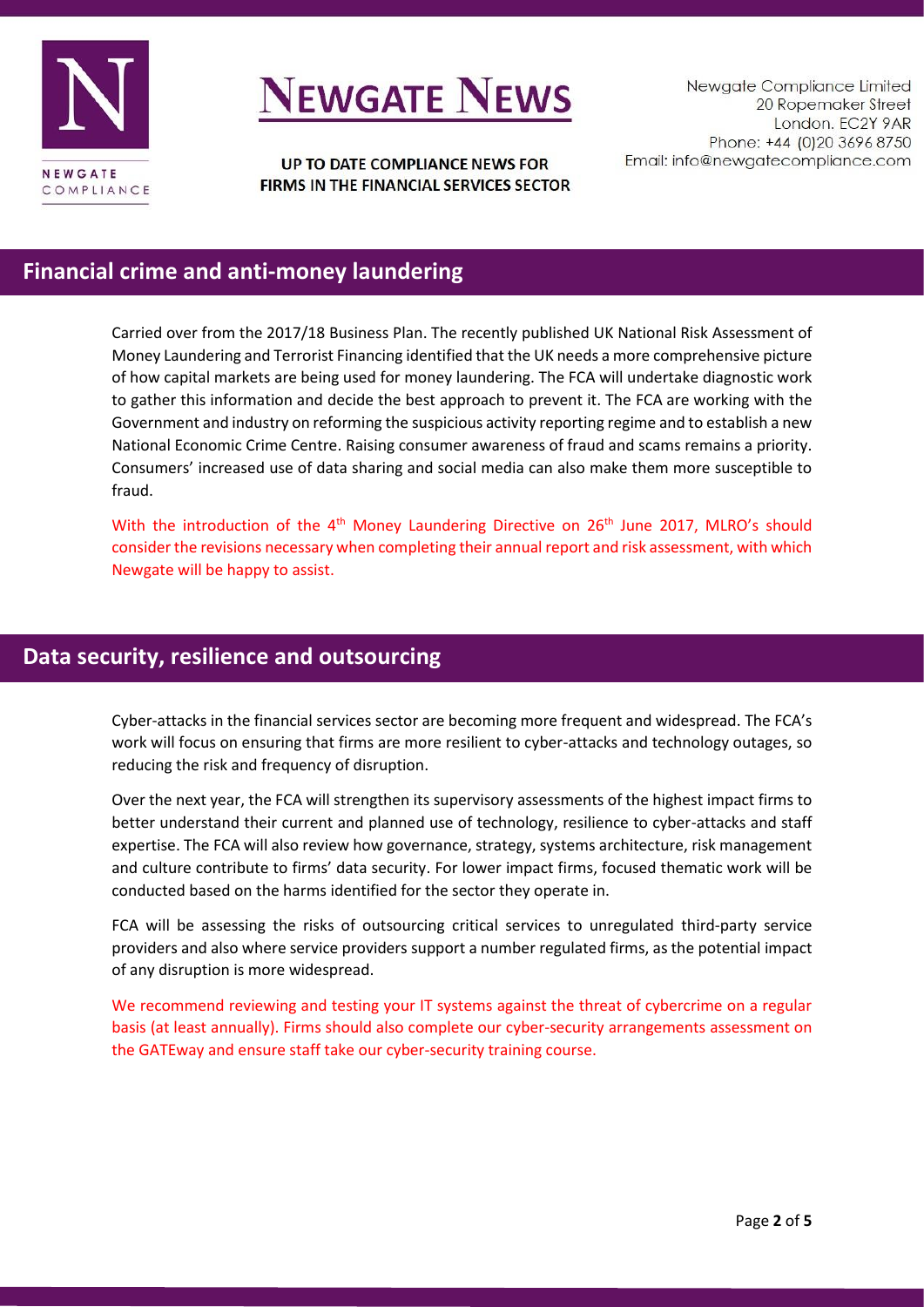

# **NEWGATE NEWS**

UP TO DATE COMPLIANCE NEWS FOR FIRMS IN THE FINANCIAL SERVICES SECTOR

## **Innovation, big data, technology and competition**

Key activities will be to continue to assist firms using innovation to improve consumer outcomes through the FCA's Innovate programme, allowing firms to test the commercial and regulatory viability of their innovative business through the regulatory sandbox (see attached link) [https://www.fca.org.uk/firms/regulatory-sandbox.](https://www.fca.org.uk/firms/regulatory-sandbox)

The FCA will be taking forward work to deliver cost savings to firms in reporting regulatory returns and experimenting analytical tools designed to detect unauthorised business activity on the internet and automated evaluation and detection of misleading advertising.

FCA will review the use of data by firms including algo trading and artificial intelligence to assess potential and actual harm and where FCA intervention may be needed. Proposed new rules to address areas of concern in the crowdfunding market will be published this year. The FCA will publish a Discussion Paper later this year outlining its policy on cryptocurrencies where these are packaged into regulated products (e.g. CFDs).

On the 5<sup>th</sup> March 2018, Newgate issued a special news bulletin to all of its clients concerning the introduction of the GDPR. Please contact us if you require assistance in meeting your obligations under this new legislation.

#### **Treatment of existing customers**

Carried over from the 2017/18 Business Plan. The message remains that existing customers should receive the same benefits of increased competition and innovation that new customers receive, and all customers should be well informed about the financial products they buy or are invested in, including performance and charges. Of most significant to Newgate clients is the proposal to wide access to the Financial Ombudsman Service to include Small and Medium-sized Enterprises.

#### **Long-term savings and pensions intergenerational differences**

A new priority for the FCA is to publish its final report and consultation paper from its Retirement Outcomes Review. The FCA will be collecting data from all firms that have pension transfer permission to assess practices and will take action where it finds unsuitable advice has been given.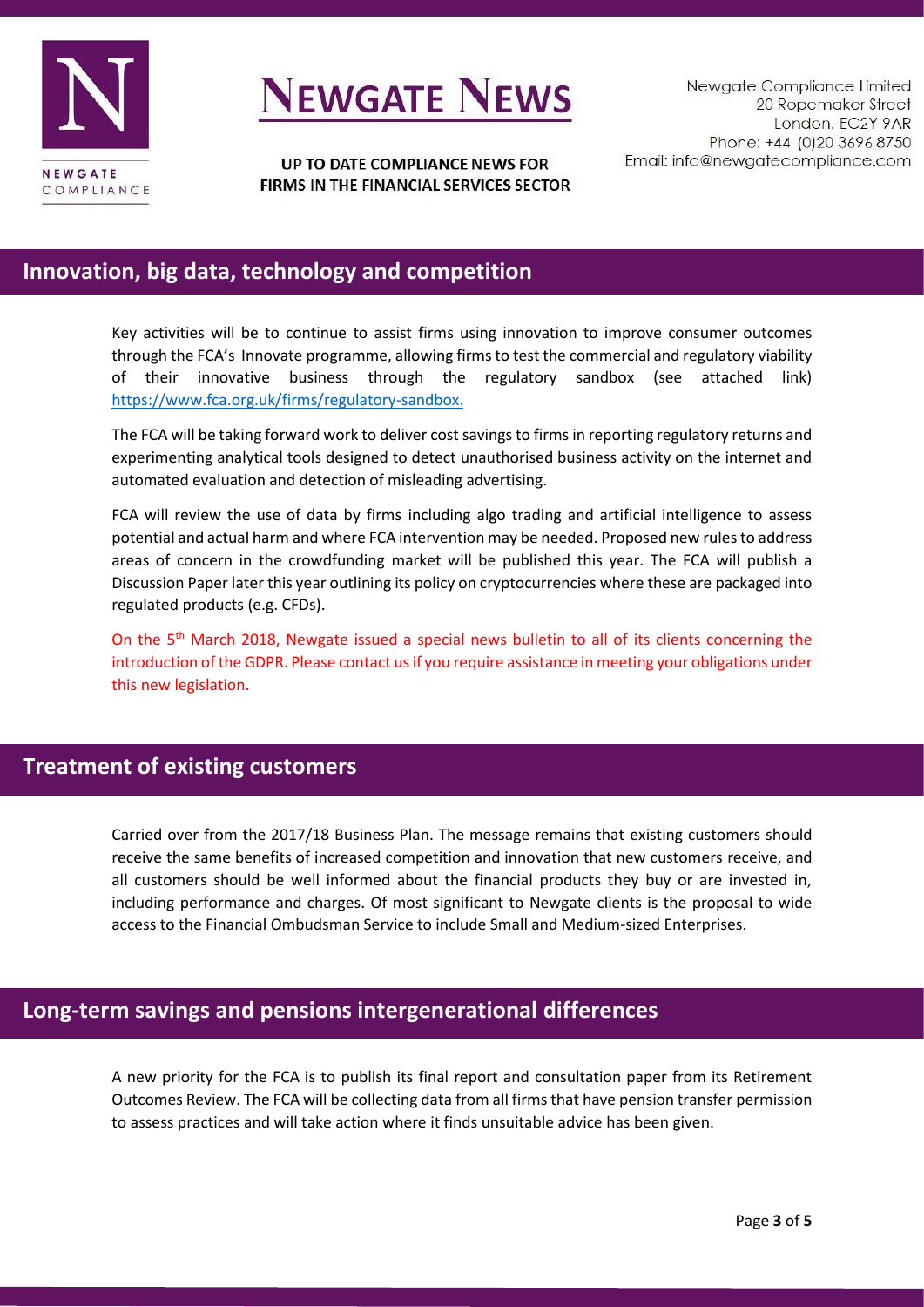

# **VEWGATE NEWS**

#### UP TO DATE COMPLIANCE NEWS FOR FIRMS IN THE FINANCIAL SERVICES SECTOR

### **High-cost credit**

As part of its ongoing review of high-cost credit, the FCA will look at solutions designed to increase the choice and availability of alternatives to high-cost credit.

### **Sector Specific Priorities: Investment Management**

The FCA considers that the key issues in the Investment Management sector include poor quality and value for money of products, inadequate disclosure and lack of transparency, susceptibility to financial crime, and cyber and technological resilience risks.

The FCA will be;

- Finalising rule changes following the Asset Management Market Study;
- Working with European Supervisory Authorities in the implementation and review of the Packaged Retail and Insurance-Based Investments Products Regulation (PRIIPS);
- Consulting on new rules and guidance on liquidity management;
- Considering the extension of governance remedies to with-profits and unit-linked funds;
- Assisting the Treasury in the development of a new prudential regime for investment firms authorised under MiFID II; and
- Publishing research that explores the rise of passive investments.

#### **Brexit**

Understandably, a significant proportion of the FCA's resources are focused on the UK's withdrawal from the EU. Over the next year the focus of its work is expected to be as follows;

- Technical assistance to the Government in its negotiations with the EU and member states regarding free trade agreements;
- Technical advice on the EU (Withdrawal) Bill which will convert existing EU legislation into UK law;
- Review the FCA Handbook in light of legislative changes and amend as necessary.
- Advise the Treasury and other areas of the Government on how the UK's future relationship with the EU may affect the financial services industry and its users and assess the impact of transitional arrangements on UK regulated firms;
- Appropriate transition to a future model for authorisation and supervision of EEA firms;